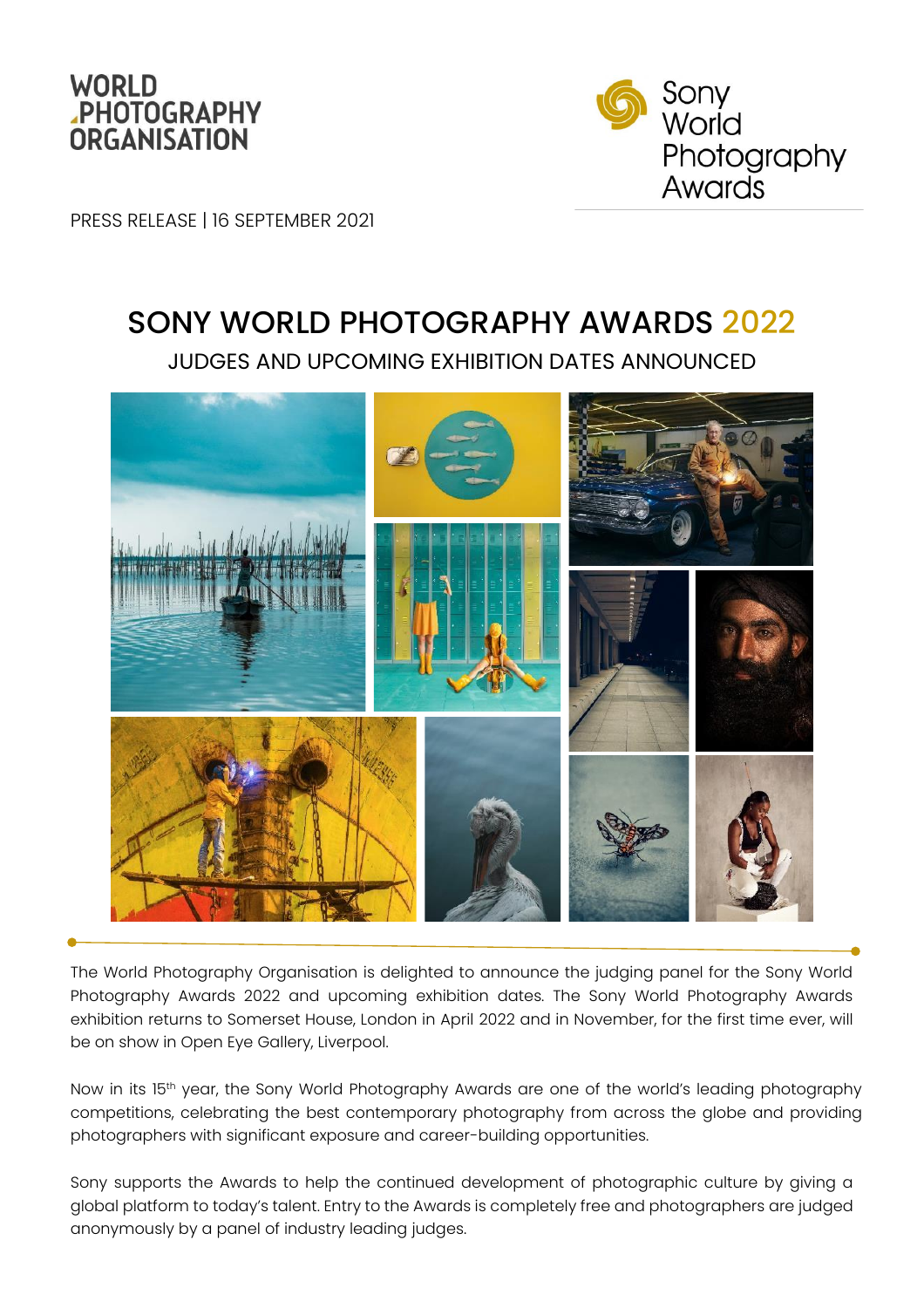## 2022 JUDGES

This year's jury brings a range of knowledge and expertise from varied photographic backgrounds.

## Professional Competition

- Rahaab Allana, Curator and Publisher, Alkazi Foundation for the Arts, New Delhi
- Ângela Ferreira, Artist, Independent curator, writer and educator
- **•** Deborah Klochko, Executive Director and Chief Curator, Museum of Photographic Arts, San Diego, California
- Richmond Orlando Mensah, Founder and Creative Director, Manju Journal, Ghana
- Mike Trow, Independent Curator and Photo Editor and Chair of the Jury

## Open and Youth Competition

Hideko Kataoka, Director of Photography, Newsweek Japan

## Student Competition

Colin Czerwinski, photographer and Founder, NOICE Magazine, USA

## 2022 EXHIBITION DATES AND 2021 EUROPEAN TOUR DATES

In 2022 the Sony World Photography Awards exhibition returns to Somerset House, London from 13 April – 2 May 2022 followed by its first ever presentation at the Open Eye Gallery, Liverpool from 10 November - 11 December 2022.

We are also pleased to announce upcoming dates for the Sony World Photography Awards 2021 exhibition in various European venues, including:

- Fotofestival Lenzburg, Switzerland, 3 September 3 October
- Bern, Switzerland, Foto Zumstein, 9 September 6 October, 2021
- Berlin, Germany, Willy-Brandt Haus, 28 October 2021 12 January 2022,
- Paris, France Galerie Joseph, 5 15 November 2021

Scott Gray, Founder and CEO, World Photography Organisation, says: *We are delighted to once again welcome visitors to exhibitions of the Sony World Photography Awards across Europe and look forward to collaborating with long-time and new partners Somerset House, London and Open Eye Gallery, Liverpool. Although challenging, the last two years have highlighted the importance of the Awards in not just providing a valuable platform for rewards and opportunities but also in bringing together a global community which elevates and champions the extraordinary and creative work of contemporary photographers.* 

## 2022 PRIZES AND DEADLINES

The Sony World Photography Awards opened on 1 June 2021. Full competition and categories descriptions can be found at worldphoto.org/sony-world-photography-awards

Deadlines across the Awards' four competitions are:

Professional: 14 January 2022, 13:00 GMT

Open: 7 January 2022, 13:00 GMT

Student: 30 November 2021, 13:00 GMT

Youth: Monthly competitions with a changing theme running from 1 June to 31 December, 2021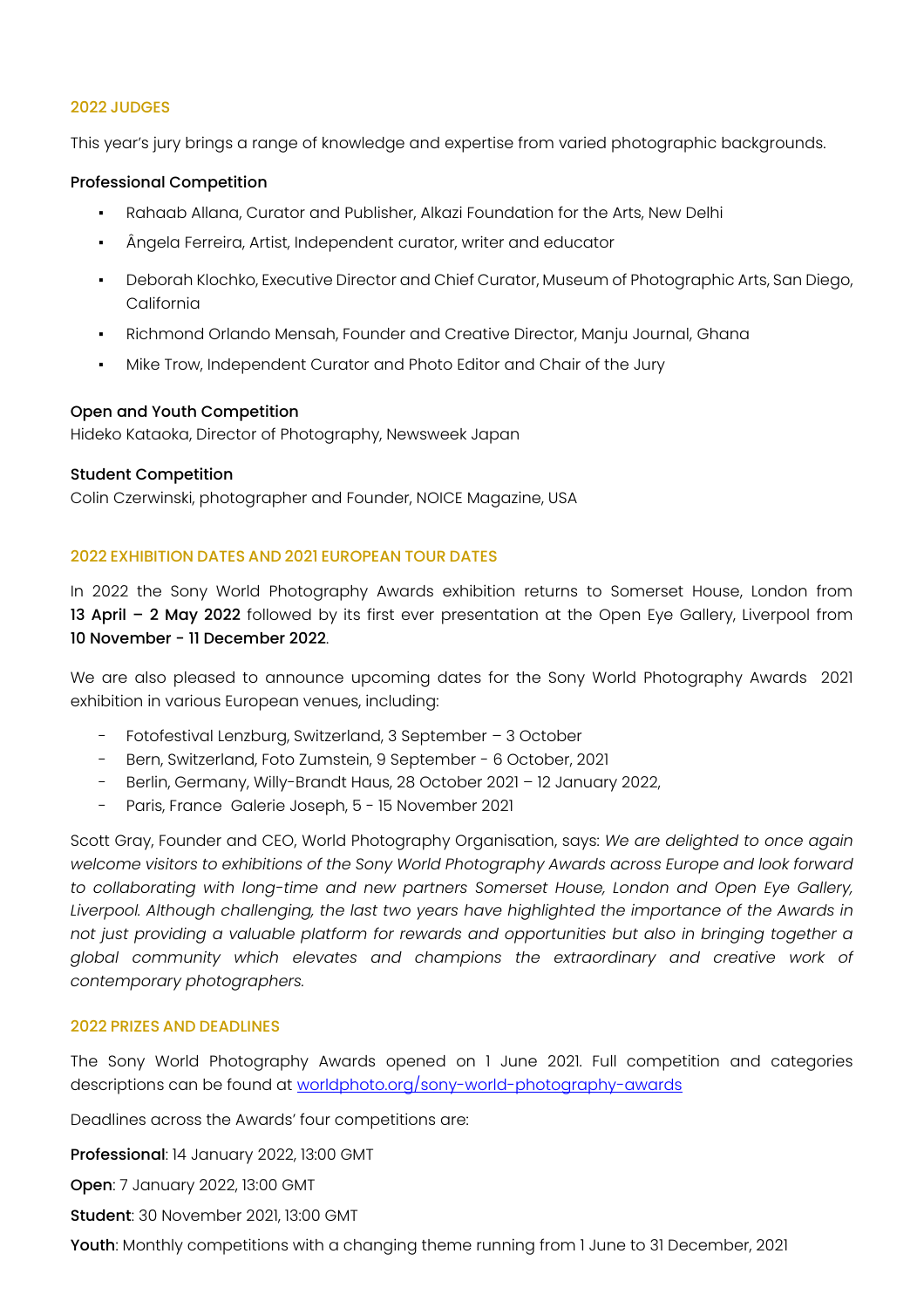All category winners of the Professional, Open, Youth and Student competitions will receive digital imaging equipment from Sony. In addition, cash prizes of \$25,000 (USD) will be presented to the *Photographer of the Year* and \$5,000 (USD) to the *Open Photographer of the Year*. All winning and shortlisted photographers' works will be exhibited at the annual Sony World Photography Awards exhibition in London and will then be toured internationally. The winning images will also be published in the annual Awards book.

## IMAGES AVAILABLE AT **WORLDPHOTO.ORG/PRESS**

## PRESS CONTACTS

FOR FURTHER INFORMATION, PLEASE CONTACT: Inbal Mizrahi on press@worldphoto.org / +44 (0) 20 7886 3087

## NOTES TO EDITORS

## ABOUT SONY WORLD PHOTOGRAPHY AWARDS

Produced by the World Photography Organisation, the internationally acclaimed Sony World Photography Awards is one of the most important fixtures in the global photographic calendar. Now in its 15th year, the free-to-enter Awards are a global voice for photography and provide a vital insight into contemporary photography today. For both established and emerging artists, the Awards offer world-class opportunities for exposure of their work. The Awards additionally recognise the world's most influential artists working in the medium through the Outstanding Contribution to Photography Awards; previous recipients include Martin Parr, William Eggleston, Candida Hofer, Nadav Kander, Gerhard Steidl and Graciela Iturbide. The Awards showcase the works of winning and shortlisted photographers at a prestigious annual exhibition at Somerset House, London. [worldphoto.org/sony-world](https://www.worldphoto.org/sony-world-photography-awards-exhibition)[photography-awards-exhibition](https://www.worldphoto.org/sony-world-photography-awards-exhibition)

## ABOUT WORLD PHOTOGRAPHY ORGANISATION

The World Photography Organisation is a global platform for photography initiatives. Working across up to 220 countries, our aim is to raise the level of conversation around photography by celebrating the best imagery and photographers on the planet. We pride ourselves on building lasting relationships with both individual photographers as well as our industry-leading partners around the globe. The World Photography Organisation hosts a year-round portfolio of events including the Sony World Photography Awards, one of the world's leading photography competitions, and PHOTOFAIRS, leading international art fairs dedicated to photography. For more details see worldphoto.org. Follow the World Photography Organisation on Instagram [\(@worldphotoorg\)](https://www.google.com/url?q=https://www.instagram.com/worldphotoorg/&sa=D&source=editors&ust=1630497254309000&usg=AOvVaw3aIMJVWdcCRTiG6v-4FO2_), Twitter [\(@WorldPhotoOrg\)](https://www.google.com/url?q=https://twitter.com/WorldPhotoOrg&sa=D&source=editors&ust=1630497254309000&usg=AOvVaw2upJo-rDJ9QX470l3E1Zw1) and LinkedIn/Facebook [\(World Photography Organisation\)](https://www.google.com/url?q=https://www.facebook.com/WorldPhotographyOrganisation/&sa=D&source=editors&ust=1630497254309000&usg=AOvVaw3Bp4W_OEpvfEta2lSTUvDo). Our hashtags to follow are #sonyworldphotographyawards #swpa #swpanews.

## SONY GROUP CORPORATION

Sony Group Corporation is a creative entertainment company with a solid foundation of technology. From Game & Network Services to Music, Pictures, Electronics Products & Solutions, Imaging & Sensing Solutions and Financial Services - Sony's purpose is to fill the world with emotion through the power of creativity and technology. For more information, visit: [sony.com/en](http://www.sony.com/en/)

#### SONY CORPORATION

Sony Corporation is responsible for the Electronics Products & Solutions (EP&S) business in the Sony Group. With the vision of "continuing to deliver *Kando* and *Anshin* to people and society across the world through the pursuit of technology and new challenges," Sony will create products and services in areas such as home entertainment & sound, imaging, and mobile communications. For more information, visit: [sony.net](http://www.sony.net/)

## OPEN EYE GALLERY

Open Eye Gallery is one of the UK's leaders in socially engaged photography. Based in Liverpool, they work collaboratively with artists, communities and partners to support talent development through a program of exhibitions, outreach and partnership projects. OEG has a particular focus on amplifying diverse voices, and reaching and establishing connections with new artists and audiences through long term support and co-authorship[. openeye.org.uk](https://openeye.org.uk/about/) 2022 JUDGES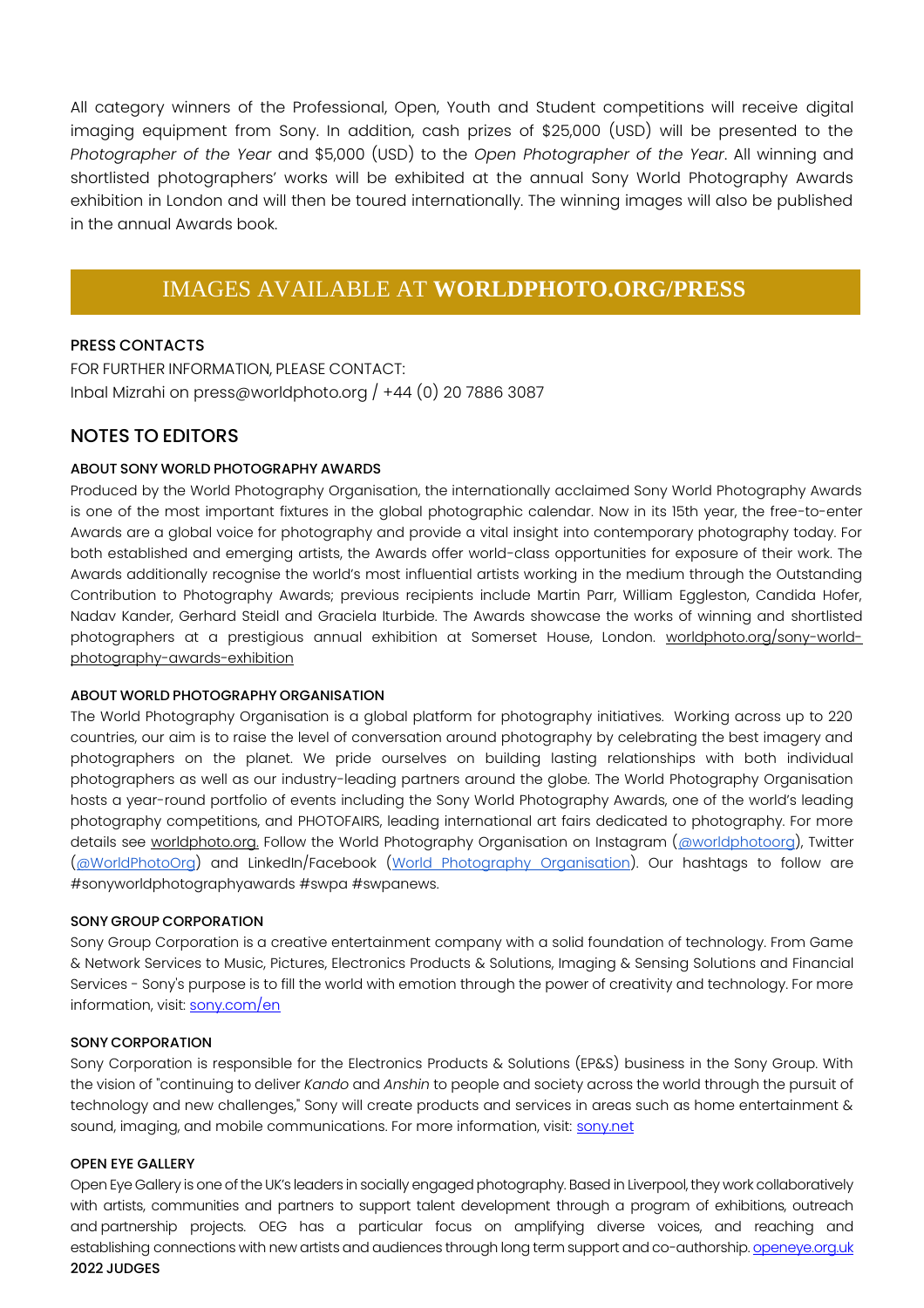Rahaab Allana is the Curator and Publisher at the Alkazi Foundation for the Arts in New Delhi; Fellow of the Royal Asiatic Society (London) and was previously Honorary Research Associate at the University College, London (Department of Visual Anthropology). He has curated, contributed to and edited several publications and exhibitions on South Asian photography and its trans-national histories, working internationally with museums, universities, festivals and other arts institutions such as The Brunei Gallery (London); Rencontres d'Arles (Espace Van Gogh); Jimei x Arles (China); The Folkwang Museum (Essen); The Photography Museum (Berlin); The Fine-Art Museum (Brussels); the Science Museum (London); plus the Rubin Museum (New York), among others. He serves, and has served, on advisory committees/juries of various cultural fora and is also the Founding Managing Editor o[f PIX,](http://enterpix.in/) a theme-based photography initiative. Allana is also the Founder of the first app for photography from South Asia called **ASAP I art** and has recently guest edited two volumes on lens-based practices in the subcontinent for Aperture Magazine (New York, 2021); and the other for Tulika Books (Delhi, forthcoming). **alkazifoundation.org** 

Ângela Ferreira is a Portuguese artist, independent photography curator and postdoc researcher at Escola de Belas Artes Universidade Federal do Rio de Janeiro Brazil. Her focus is on developing studies on contemporary visual practices that problematize the hybrid forms of photography. She is Co-Founder of the Portuguese PhotoFestival Encontros da Imagem, which has collaborated as Artistic Director and Curator. She has lectured on contemporary photography throughout Europe and Latin American countries, particularly in Brazil, Uruguay and Colombia, and acted as a curator for both national and international exhibitions. She is a Curatorial Member of the Photography Museum in Fortaleza, Brazil and an Artistic Advisor of the FotoFestival SOLAR, Ceará, Brazil. **angelaberlinde.com** 

Deborah Klochko has been the Executive Director and Chief Curator of the Museum of Photographic Arts, San Diego, California, since 2006. She has taught, lectured and written extensively on photography and has curated more than 30 exhibitions throughout her career. Klochko is the Founder of *Speaking of Light: Oral Histories of American Photographers*. She is the author of *Picturing Eden* and co-authored both *Moment of Seeing: Minor White* and *Create and Be Recognized: Photography on the Edge*. Formerly the Director of The Friends of Photography, located at the Ansel Adams Center, she has also worked at the California Museum of Photography; the International Museum of Photography and Film at the George Eastman House in Rochester, New York; and the Prints and Photographs Division of the Library of Congress in Washington, D.C. Klochko received her Master of Arts in Teaching, Museum Education at George Washington University in Washington, D.C. and a Master of Fine Arts in Photography from the Visual Studies Workshop (SUNY) in Rochester, New York[. mopa.org](https://mopa.org/)

Richmond Orlando Mensah is a Ghanaian-based curator and creative director. He specialised in Linguistics and French for his undergraduate degree from the University of Ghana and his interest lies between contemporary African photography and diplomacy. He is the Founder and Creative Director of Manju Journal. Established in 2015, Manju is a global art and culture platform dedicated to celebrating emerging African talents in and out of the diaspora. His previous collaborations as content curator include Vogue Italia, i-D, PaperJournal, The Der-Greif magazine and The Photographers' Gallery London. As a Creative Director, he has worked with brands including Tommy Hilfiger and Gucci in collaboration with London-based Black Creative Agency (AVibeCalledTech). Outside his creative capacity, Richmond Orlando Mensah has also worked with various diplomatic sectors in Ghana and Africa including; The Office of the President (Ghana), The Ministry of Foreign Affairs & Regional Integration (Ghana), The Embassy of Ghana in Cotonou (Benin) and more. He is currently working on a number of photo projects and exhibitions between Accra, Ghana and London. instagram.com/manjujournal

Mike Trow is a commissioning Picture Editor and photographer. He began his career as a researcher and reportage agent for Colorific before roles as Picture Editor on magazines including Bizarre and Jack magazine. He was at British Vogue for 13 years, where he led a team that commissioned, produced and art directed all portrait and feature shoots for the magazine. As a photographer he shot for Vogue and other titles. He now works as a curator, consultant, freelance editor and photographer.

Hideko Kataoka has been Director of Photography at [Newsweek Japan,](https://www.newsweekjapan.jp/) since 2001. She joined the magazine as a photographer in 1991, covering national news, social issues and portraiture of world business and cultural leaders. As Director of Photography, she oversees and directs photography both for the printed and digital editions of the magazine as well as its special issues. Since 2004, she's created the Picture Power section in the magazine, a weekly photo essay that captures underreported topics from around the world. The book *[Ten Years of Picture Power](https://www.newsweekjapan.jp/book/)*, with selected photo stories from the section, was published in 2014. Hideko is a Lecturer at Tokyo Polytechnic University and serves as a Member of the External Review Committee at Tokyo Photographic Art Museum.